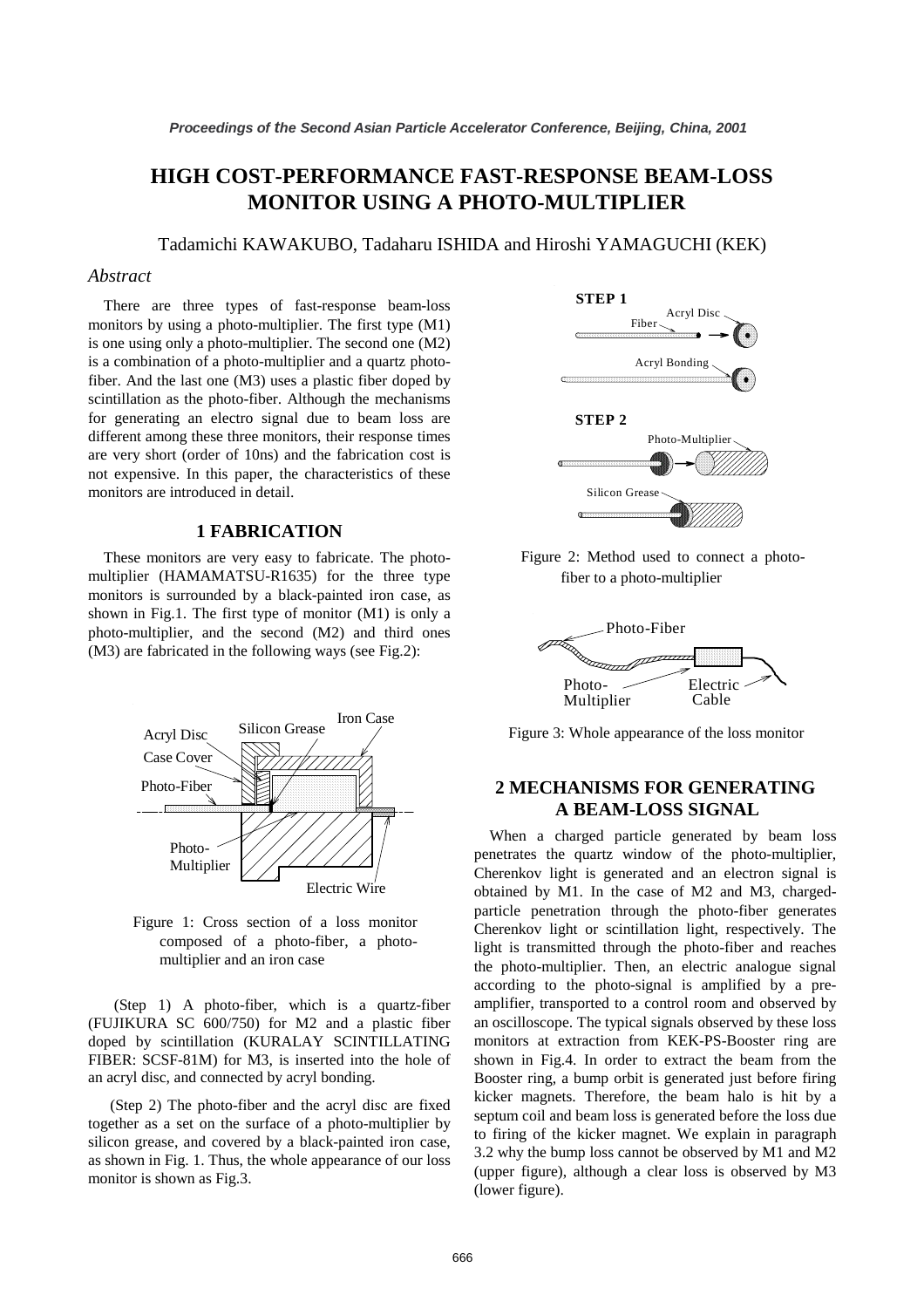

Figure 4: Beam loss at extraction (500MeV)

\* Upper figure: by M2 using a quartz-fiber  $(V_{PM}=800V)$  (500ns/d, 2V/d) \* Lower figure: by M3 using a scintillation-fiber  $(V_{PM}=600V)$  (500ns/d, 2V/d)

# **3 CHARACTERISTICS OF THESE MONITORS**

#### *3.1 Signal Dependence on the Bias Voltage*

Fig.5 shows the dependence of the kicker loss signal on the photo-multiplier bias voltage.





\*White circle: by M3 (using a new scintillation-fiber) \*Black circle: by M3

(using a five months used scintillation-fiber) \*Cross: by M1

(using a five months used photo-multiplier) \*White triangle: by M2 (using a new quartz-fiber) \*Black triangle: by M2

(using a five months used quartz-fiber)

The signal by M3 (using a new scintillation-fiber) can observe the loss signal from a bias voltage of 300V, and begins saturation from 600V. There is some deterioration in another M3 (using a five months used scintillationfiber). Other monitors (M1 and M2) need higher bias voltages to measure the beam loss.

#### *3.2 Signal Dependence on the Beam Loss*

Fig.6 shows the dependence of the kicker loss signal on the quantity of proton beam loss.



Figure 6: Dependence of the kicker loss signal on the beam loss

\*White circle: by M3 (using a new scintillation-fiber) \*Black circle: by M3

(using a five months used scintillation-fiber) \*Cross: by M1

(using a five months used photo-multiplier)

\*White triangle: by M2 (using a new quartz-fiber)

\*Black triangle: by M2

(using a five months used quartz-fiber)

The signal by M3 (using a new scintillation-fiber) can observe the loss signal from the small beam loss (less than 2E11 [protons]) and reaches a plateau signal height from the beam loss of 6E11 [protons], which is not due to the saturation of a photo-multiplier. On the other hand, the signals of the other monitors are very small at low beam loss, and increase lineally. Therefore, this is the explanation for Fig.4, that the beam halo can be observed by M3 using a new scintillation-fiber, although other monitors cannot.

## *3.3 Signal Dependence on the Beam Energy*

Fig.7 shows the dependence of the kicker loss signal on the circulating beam energy. The loss monitors were set just at a lower stream of the septum magnet, and all of the circulating beam in the PS-booster ring was collided with the septum magnet by exciting the kicker and bump magnets at any accelerating timing. Therefore, we can measure the signal dependence of these loss monitors based on the beam energy from booster injection (40MeV) to extraction (500MeV).